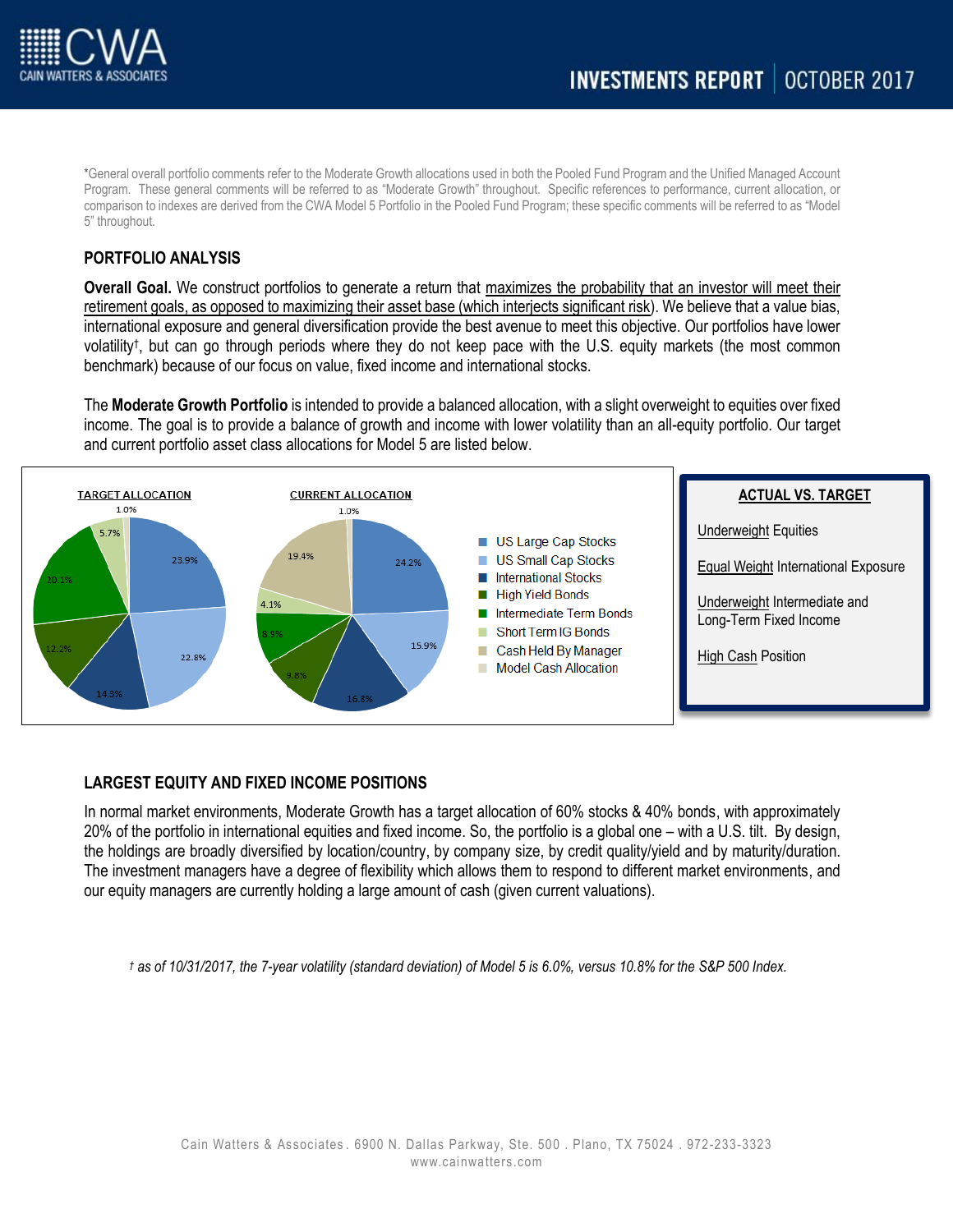

# **PERFORMANCE**

The Moderate Growth portfolios in the Pooled Fund Program and the Unified Managed Account Program have slightly different investments, costs and thus returns. Accordingly, we direct you to your account statement for your individual performance.

In October, Model 5 (net of fees and expenses) underperformed<sup>1</sup> compared to the U.S. 60/40 Index, S&P Moderate Growth Index and the Global 60/40 Index, which posted the following returns:

| <b>PERFORMANCE</b>                        | <b>OCT</b> | <b>COMMENTS</b>                                                                                                                                                                                                                                                                                                                               |
|-------------------------------------------|------------|-----------------------------------------------------------------------------------------------------------------------------------------------------------------------------------------------------------------------------------------------------------------------------------------------------------------------------------------------|
| Global 60/40 Benchmark Index(2)           | $1.11\%$   | Both the U.S. and Global Indexes were up over 2% for the month.<br>Domestic bonds were roughly flat, while international bonds were down<br>approx. -0.4%. This was one of the only months so far in 2017 where the<br>domestic benchmark outperformed the international benchmark, mostly<br>due to differences in fixed income performance. |
| US $60/40$ Benchmark Index <sup>(3)</sup> | 1.42%      |                                                                                                                                                                                                                                                                                                                                               |
| S&P Moderate Growth Index <sup>(4)</sup>  | 1.25%      |                                                                                                                                                                                                                                                                                                                                               |

(1) "Market Perform" means within a range of +10 bps to -10 bps of the applicable index for the month (or +/- 8 bps per month for YTD performance); "Outperform" means more than +10 bps for the month (or more than +8 bps per month for YTD performance); "Underperform" means more than -10 bps for the month (or more than -8 bps per month for YTD performance). **Please note performance comparison comments are based upon Model 5 Pooled Fund Program**  data. There are inherent limitations in the use of model performance – please read the Model Disclosure found on page 6. Investors should **consult their individual custodial statement for actual performance of individual portfolios. Actual performance comparisons may differ from model comparisons.** 

(2) Global 60/40 Benchmark is 60% MSCI ACWI Index & 40% Barclays Global Aggregate Bond Index.

(3) US 60/40 Benchmark is 60% S&P 500 Index & 40% Barclays U.S. Aggregate Bond Index.

(4) S&P Moderate Growth Index is 50% S&P Target Risk Moderate Index & 50% S&P Target Risk Growth Index.

# **MARKET PERFORMANCE**

### **Equities**

| <b>PERFORMANCE</b>                     | <b>OCT</b> | <b>MULTIPLE</b> | <b>COMMENTS</b>                                                                                                                                                                                                                                       |
|----------------------------------------|------------|-----------------|-------------------------------------------------------------------------------------------------------------------------------------------------------------------------------------------------------------------------------------------------------|
| U.S. Equities $(5)$                    | 2.18%      | 23.2X           | The broader average posted a healthy return during the month.<br>Growth<br>continues to greatly outpace value, with growth stocks outperforming value<br>stocks by over 3% for the month as measured by the Russell 1000 Growth and<br>Value Indices. |
| International Developed <sup>(6)</sup> | 1.53%      | 19.5X           | International markets continued their march higher during the month. Favorable<br>growth metrics in Europe continue to help valuations catch-up to domestic<br>markets.                                                                               |
| Emerging Markets <sup>(7)</sup>        | 3.51%      | 16.1X           | Emerging markets continue to enjoy the momentum coming from global<br>dynamics, as well as positive macroeconomic benefits due to more<br>conservative fiscal and monetary policies within the emerging countries.                                    |

(5) U.S. Equities are represented by the Russell 3000 Index.

(6) International Developed is the MSCI EAFE Index.

(7) Emerging Markets is the MSCI EM Index.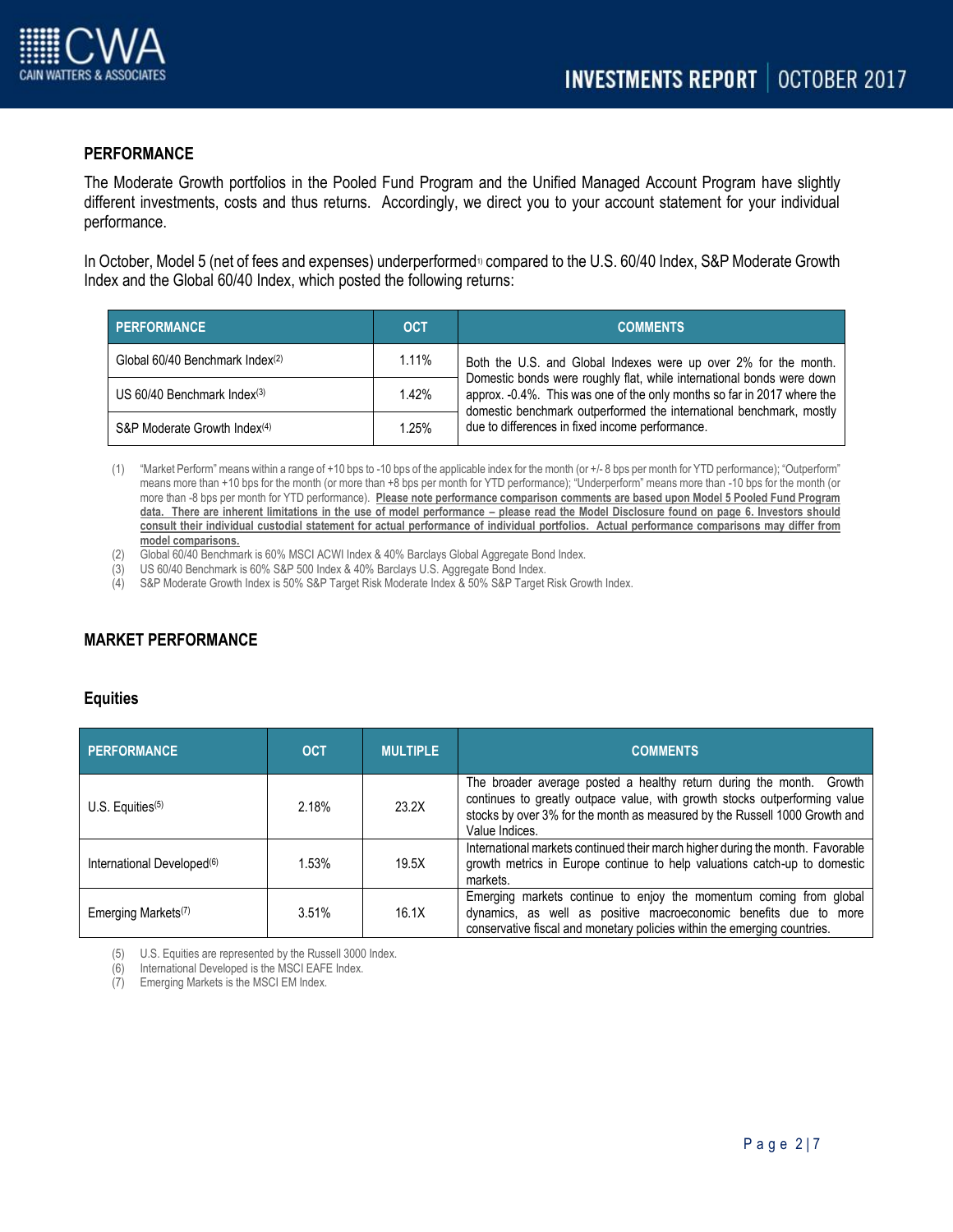

## **Fixed Income**

| PERFORMANCE                                      | <b>OCT</b> | <b>SPREAD</b><br><b>OVER UST</b><br>10 YEAR | <b>COMMENTS</b>                                                                                                                      |
|--------------------------------------------------|------------|---------------------------------------------|--------------------------------------------------------------------------------------------------------------------------------------|
| U.S. Treasuries (Medium Duration) $(8)$          | $-0.18%$   |                                             | Yields on the 10 year rose modestly during the month.                                                                                |
| U.S. Treasuries (Longer Duration) <sup>(9)</sup> | $-0.07\%$  | 0.41%                                       | The curve flattened on the long-end during the month, with long-<br>treasuries holding steady while the 10-year yield rose modestly. |
| Global Fixed Income <sup>(10)</sup>              | $-0.38%$   | $-0.77\%$                                   | Global debt sold off and spreads widened modestly.                                                                                   |
| Emerging Fixed Income <sup>(11)</sup>            | 0.06%      | 2.02%                                       | Spreads modestly widened during the month as emerging market<br>debt remained relatively flat.                                       |
| High Yield <sup>(12)</sup>                       | 0.42%      | 3.07%                                       | The equity like characteristics of High Yield continued to compress<br>spreads. Spreads are near all-time lows.                      |

(8) U.S. Treasuries (7-10 Years), represented by the Barclays U.S.T 7-10 Yr Total Return Index

(9) U.S. Treasuries (20+ Years), represented by the Barclays U.S.T 20+ Yr Total Return Index

(10) Barclays Global Aggregate Bond Index.

(11) Barclays Emerging Markets EMEA Total Return

(12) Barclays U.S. Corporate High Yield Index.

**Commodities and Real Assets**. The Model 5 portfolios do not have significant exposure to commodities, except indirectly. However, commodities and real assets (real estate) provide a good sense of global demand (in the case of industrial commodities) or fear (gold).

| <b>PERFORMANCE</b>                  | <b>OCT</b> | <b>TREND</b> | <b>COMMENTS</b>                                                                                                                                                                                      |
|-------------------------------------|------------|--------------|------------------------------------------------------------------------------------------------------------------------------------------------------------------------------------------------------|
| Energy <sup><math>(13)</math></sup> | 4.88%      | UP           | Brent Crude topped \$60/barrel at the end of October and has risen 30% since<br>its lows in June.                                                                                                    |
| Real Estate <sup>(14)</sup>         | $0.09\%$   | UР           | Real Estate was flat during the month.                                                                                                                                                               |
| Industrial Metals <sup>(15)</sup>   | 4.27%      | UP           | Industrial Metals posted strong results during the month. Strong data out of<br>China continues to fuel metals prices across the board.                                                              |
| Gold <sup>(16)</sup>                | $-0.75%$   |              | Gold was down marginally during the month and continues to trade sideways.<br>Muted inflation and the potential for the beginning of the Fed unwinding the<br>balance sheet are the likely culprits. |

(13) S&P GSCI Energy Total Return Index.

(14) Dow Jones U.S. Real Estate Index.

(15) S&P GSCI Industrial Metals Total Return Index.

(16) SPDR Gold Shares (GLD).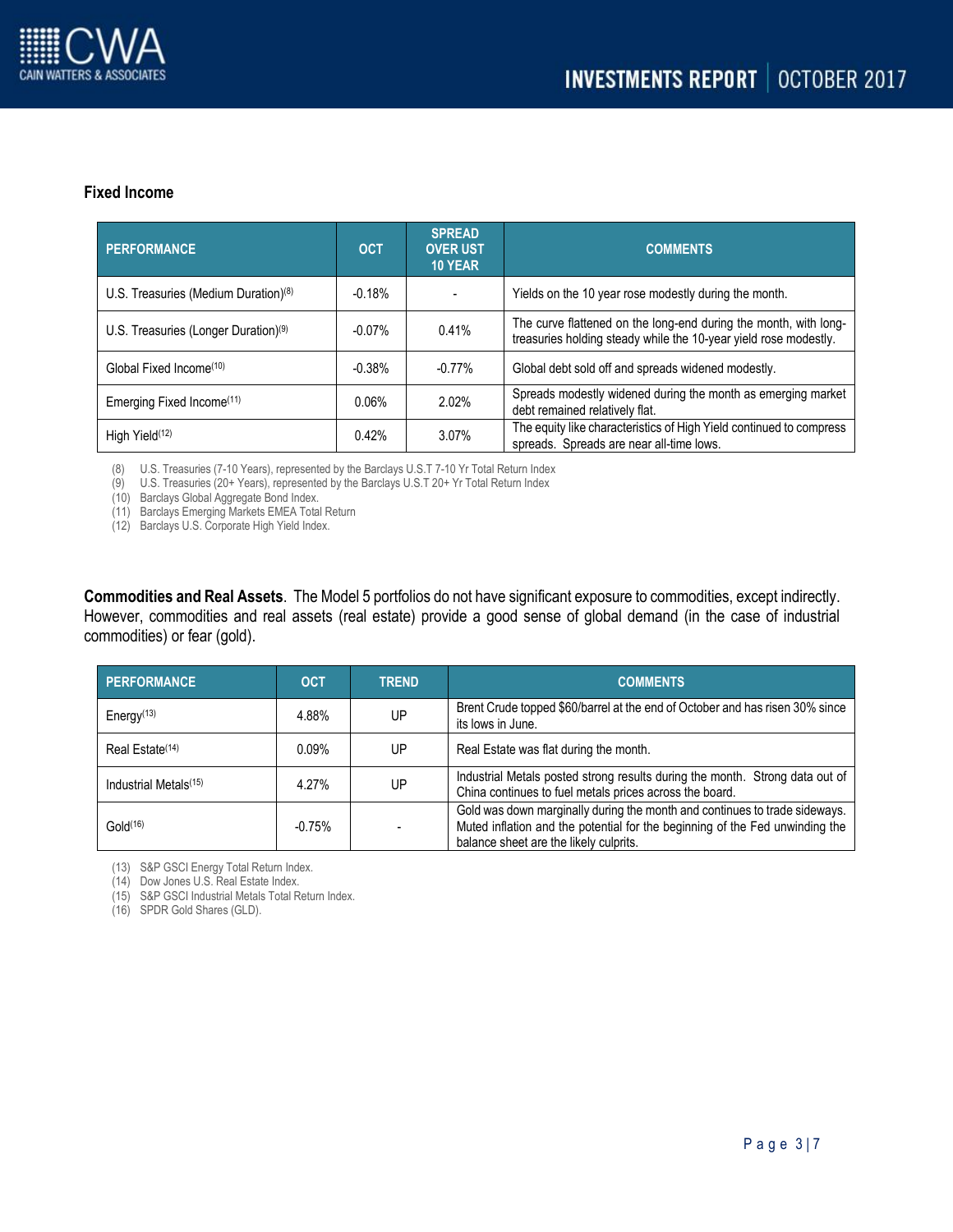

### **Market Comments**

The equity markets continue to march higher, with growth greatly outperforming value year-to-date. We have mentioned this extensively, and it looks like this will continue to be the trend in the near term. We point to multiple historical instances of mean reversion in the markets - and how pendulum swings from one investment philosophy to another can happen quickly and violently - as a reason why we believe patience is often rewarded when constructing investment strategies. We continue to view the market as overextended valuation-wise and believe that staying true with a value focus could help investors avoid some problems down the road.

Some of the biggest recent news has been the appointment of Jay Powell as the next Chairman of the Federal Reserve. This was a choice that has many interesting aspects to it, but none more so than the fact that Mr. Powell has a business and investing background, rather than a Ph.D. in Economics.

Danielle DiMartino Booth, who worked for the Dallas Fed under Richard Fisher and was one of our featured speakers at the [CWA Annual Meeting](http://www.cainwatters.com/annual-meeting/) in March, put out a piece in her Money Strong newsletter last week that we believe very eloquently states what Mr. Powell may be bringing to the Fed and how it could shape future policy. Here are her comments:

*"The sheer breadth of Powell's experience is refreshing compared to what we've had for the past 30 years. Powell has a deep understanding of the law and politics. He worked in the Treasury Department under Nicholas Brady and was confirmed as Undersecretary of the Treasury under George H.W. Bush. His background in politics and the experience he has had at the Fed thus far have prepared him well for his role as liaison to Congress and the White House.*

*Powell's experience as an investment banker was critical in his carrying out the investigation and sanctioning of Salomon Brothers. Understanding the entirely different type of politics that exists in big banks will bode well for his capacity to regulate the banks. This attribute especially will dilute the power traditionally exerted by the NY Fed in recent years, a District that has a long history of conflicts of interest vis-à-vis the banks it regulates. A stronger regulator as Fed chair in the years leading up to the financial crisis.*

*At the Carlyle Group, Powell founded and ran the Industrial Group within the Buyout Fund. A separate missing characteristic among Fed leaders for the past 30 years has been a woeful lack of understanding as to how Fed policy effects corporations and the decisions CEOs and CFOs make driven by Fed policy, the most obvious of which has been debt-financed share buybacks at the expense of capital expenditures.*

*Some in the media have questioned Powell's being the wealthiest individual at the Fed. That is an extremely strong attribute. In his work between 2010 and 2012 at a bipartisan think tank, Powell worked for a salary of \$1 per year to carry out his mission to raise the debt ceiling. His wealth affords him the luxury of having no preset agenda. His*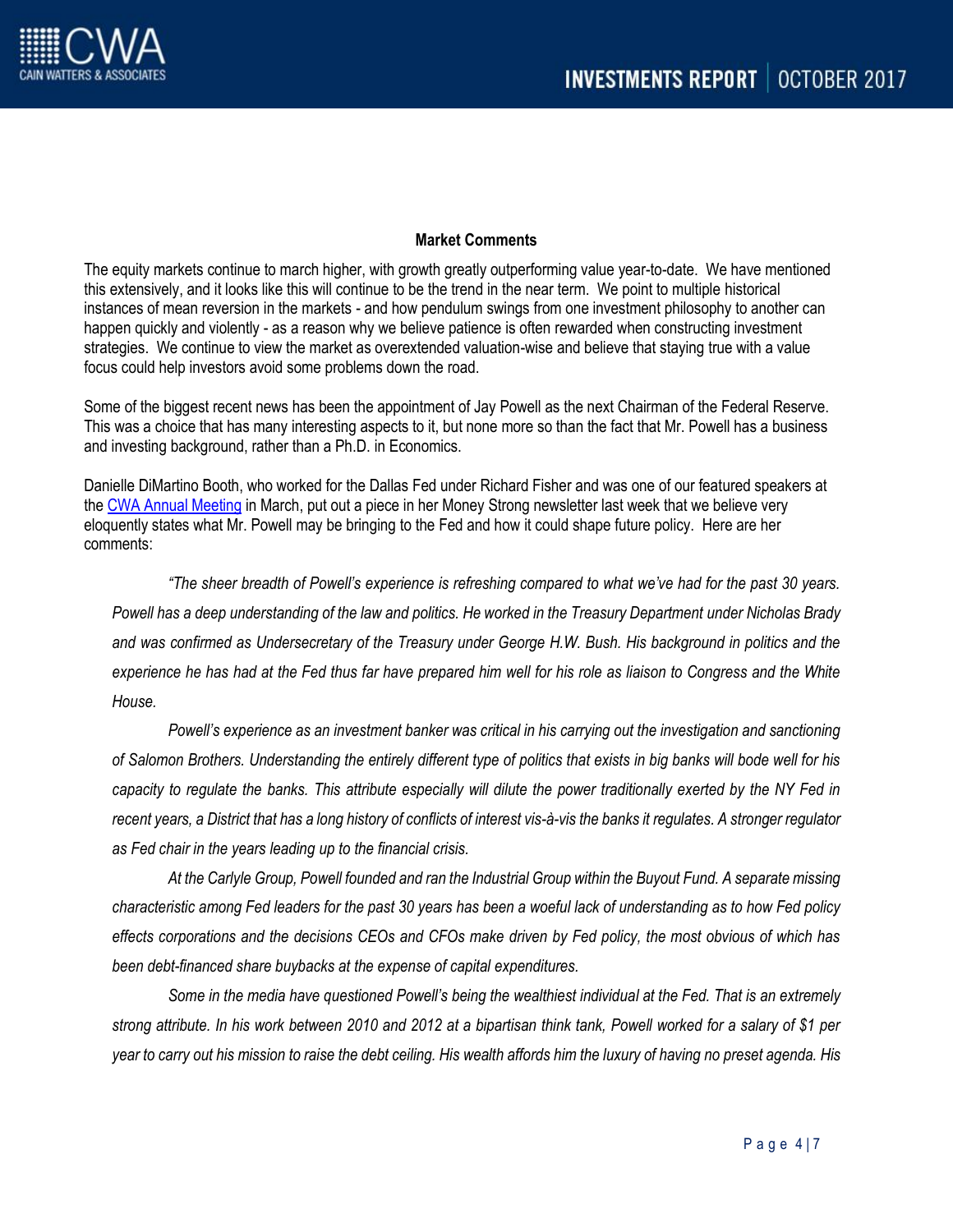

*history of working for his country to its best end exemplifies that he is at the Fed because he truly believes he is doing a greater good in servicing his country.*

*Powell's work on Too Big to Fail banks also speaks to his ability to be independent and objective in his approach to regulating big banks with deep-pocketed lobbyists who hold huge sway over politicians. If he is willing to go up against the biggest banks, he will hopefully prove to be a leader cast in the mold of William McChesney Martin, the longest serving Fed Chairman famous for testifying to Congress that it was the Fed's job to take away the punch bowl just as the party gets going.*

*His being a member of the Republican party is a sign he will be less apt to encourage further mission creep at the Fed in its fulfillment of its second mandate to maximize employment. Dovish leaning Fed chairs have induced*  financial instability time and again in their efforts to bring marginal workers off the sidelines. The busts that have *followed though have done greater damage to the labor market. His experience in the financial markets suggests he will be less apt to keep rates too low for too long as has been the case with his three predecessors.*

*Powell was not in favor of the third round of QE, but voted for it nevertheless. This is his biggest black eye and why market participants perceive him to be as dovish as they do. One can only hope that the quiet leader will have the strength to not only act more independently, being faithful to his convictions, but also to encourage dissent on the Board of Governors which has been absent since 1996 save two dissents.*

*I lean towards the Bloomberg Intelligence Fed Spectrometer which rates Powell as neutral rather than a hawk or a dove. Or as the man I used to call boss, Richard Fisher, would say, Powell is a (wise) owl. The notion that an intelligent man who has studied economics assiduously since joining the Fed is unfit to lead because he is not a Ph.D.* in economics is naïve and utterly preposterous. His not being an academic is possibly his best attribute given he will *be battling the next recession and the financial markets disruption that is sure to accompany it."*

## *Source:* [www.dimartinobooth.com](http://www.dimartinobooth.com/)

In many ways this could prove to be a disruptive force towards policy that we have come to recognize as "the norm" over the past 9 years.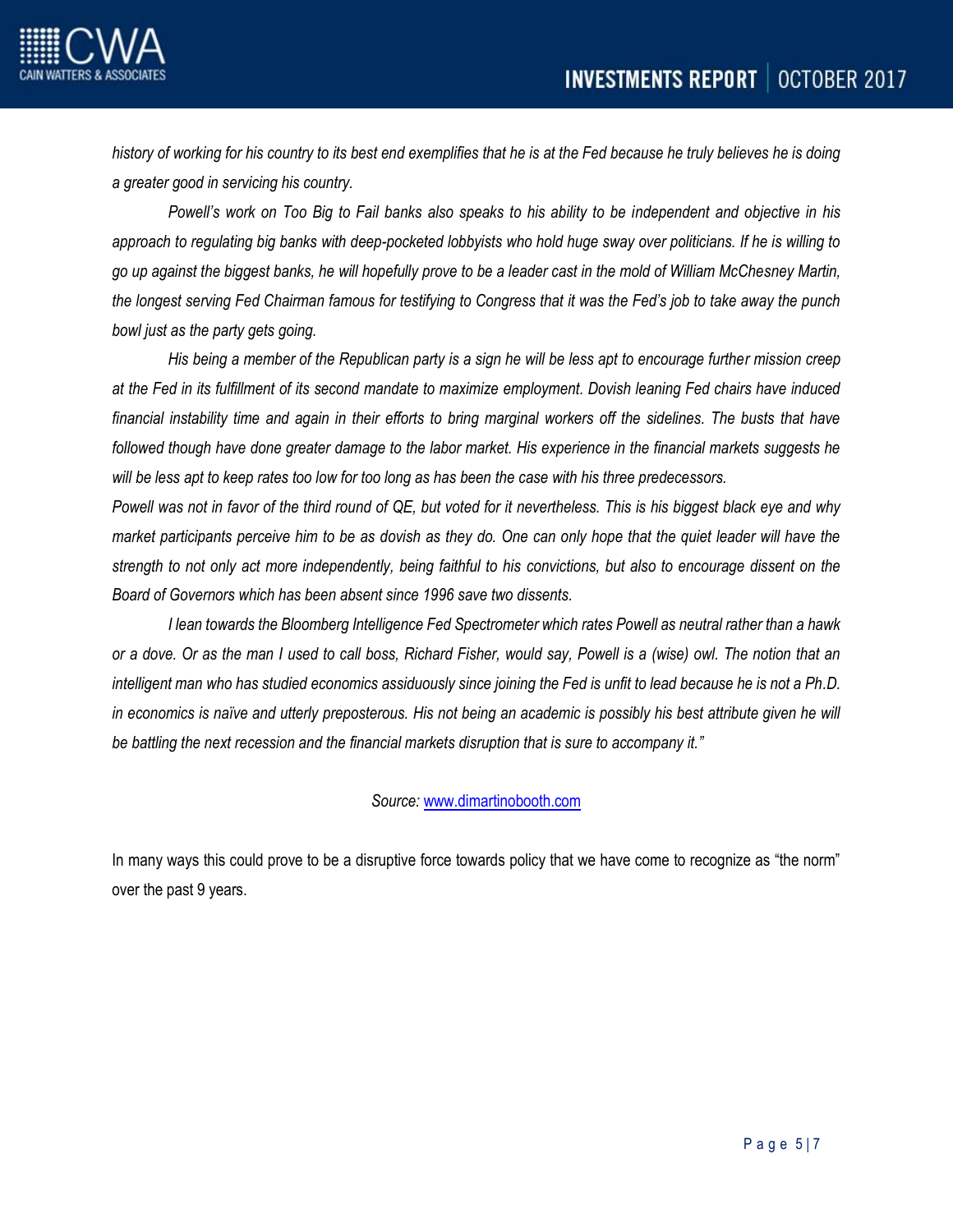

## **Further Reading**

#### 1) **Bond Market Bubbles Are Not What You Think,** A Wealth of Common Sense, October 11, 2017

We have often written about how we do not believe that a "bond bubble", in which the bond market as a whole experiences 2008-style losses, is an extremely low probability event. This article does a great job of laying that out. <http://awealthofcommonsense.com/2017/10/bond-market-bubbles-are-not-what-you-think/>

## 2) **Why Are Markets Rising Everywhere? Investors Can't Stop Buying Every Dip,** Wall Street Journal, October 29, 2017

This article describes a lot of the current market metrics we reference when describe a sense of "complacency" in the market.

<https://www.wsj.com/articles/why-are-markets-rising-everywhere-investors-cant-stop-buying-every-dip-1509274803>

#### *For questions, or to request additional information, please contact your CWA Financial Planner.*

#### **DISCLOSURES**

#### **PAST PERFORMANCE IS NOT AN INDICATOR OF FUTURE MARKET RETURNS.**

*Cain Watters is a Registered Investment Advisor. Request Form ADV Part 2A for a complete description of Cain Watters Advisors' investment advisory services. Diversification does not ensure a profit and may not protect against loss in declining markets. No inference should be drawn that managed accounts will be profitable in the future or that the Manager will be able to achieve its objectives. Investing involves risk and the possibility of loss, including a permanent loss of principal.*

*This commentary contains the opinions of the CWA Investment Committee at the time of publication and is subject to change. Market and economic factors can change rapidly, producing materially different results. This update is intended for clients currently invested in CWA Recommended Investment Programs. This is not intended to be personalized investment advice. This does not take into account a particular investor's financial objectives or risk tolerances. Any specific mention of securities is for informational purposes only and is not intended as a recommendation or solicitation to purchase.*

*CWA Model 5 Moderate Growth Pooled Fund Program: The target allocation and portfolio data used throughout this presentation is for the CWA Model 5 recommended for participants in the Pooled Fund Program. This Model is the most common recommendation and is used here to illustrate the CWA methodology. Other CWA Recommended Investment Program models will vary in asset allocation and underlying manager and/or security selection. Clients should discuss these models and programs with their planner prior to selection.*

*\*Statements relating to Value outperforming Growth are based upon the data of the Fama-French 3-Factor Model. A pioneering study by renowned academics, Eugene Fama and Ken French, suggesting that three risk factors: market (beta), size (market capitalization) and price (book/market value) dimensions explain 96% of historical equity performance.*

*Model Performance Disclosure: Model performance is NOT an indicator of future or actual results. Performance does not represent the returns that any individual investor actually received. Cain Watters Investors may incur a loss. Cain Watters Models contain allocations to several different common pooled trust funds. Each individual pooled trust fund has a defined investment strategy; usually designed around a specific asset class. Investment managers and their respective strategies are chosen to meet each of the pooled funds' objectives. Investors in the models pay a monthly asset based trust fee, based on their average investment balance during the month. Model performance is calculated using the reported net asset value of each individual pooled fund. Performance for the individual funds is then weighted according to the model target allocation. Model performance includes the reinvestment of dividends and interest. The annual trust fee of 0.65% is subtracted from gross returns on a pro-rated basis of 0.0541% per month; and includes trust fees and investment advisory fees. For time periods prior to July 1, 2016 an annual trust fee of 1.05% or 0.0875% per month was used. Model performance has inherent limitations in that it does not reflect the effects of significant cash flows, or take into account actual client asset allocation that may differ materially from the target allocation due to rebalancing policies and changes in market values. This model performance information is provided for illustrative purposes only. Cain Watters Model investors may experience materially different returns.*